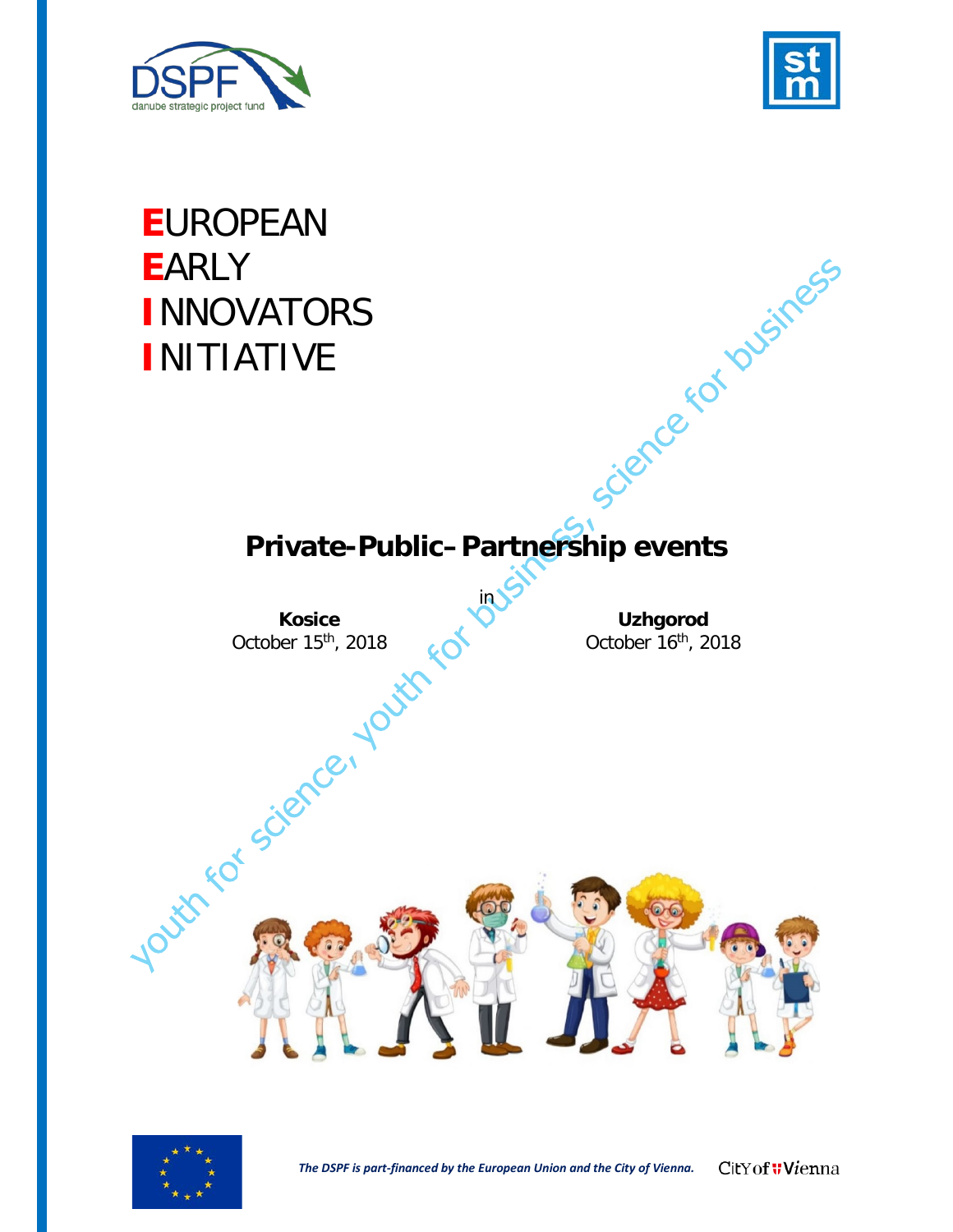



#### **About the private – public – partnerships events:**

Events in Kosice and Uzhgorod are planned after having the results of the extensive desk research on identifying funding opportunities available for young entrepreneurs coming from both public and private programs. Moreover, best practice in the mapped countries was analyzed and summarized. Purpose of these events is to make young scientists fostering entrepreneurship aware of the existence of these programs and analyze how best practice from Western regions can be adapted to current situation in Eastern Danube region and which is more suitable instrument for this. Both events aim to bring new ideas on funding projects to the less developed economies of Danube region. Nice drinks and food, specific to the country in which the event will take place, will support synergies between participants and deeper knowledge to the tradition of the countries involved. Participants to conference will meet with young entrepreneurs and scientists who will present their startup projects. The discussions on further cooperation will be held between EEII project partners and invited institutions.

#### **About European Early Innovator Initiative - EEII (January 2018 – December 2018):**

"Early European Innovators Initiative" is an important initiative, funded by Danube Strategic Project Fund, with Steinbeis as Romanian Lead Partner, aiming to:

- quide the interest of youth in Danube region to STEM (sciences, technology, engineering, math), in general;

- support young researchers in entrepreneurial thinking, constantly getting in touch with companies in order to understand their main needs and, in line with this, focus their research on helping industry to reach the targeted performance in innovation.

Networking events implemented as active component of this project are aimed to improve connections between researchers and public - private business environment. 9 scientists from RO, SK and UA will be coached and for 5 of them potential business partners/investors will be identified to continue collaboration after the DSPF project is ended.

The initiative also aims to prepare strategic project "European Early Innovator Program -EEIP".

EEIP strengthens competitiveness of enterprises by applying latest technologies, developed on basis of market- oriented research which is executed by highly motivated and competent young scientists. European Early Innovators Program makes young scientists learning to think and act like entrepreneurs. It contributes to a growing number of scientists. Tools elaborated in the program are available in all Danube Region and foster a culture of innovation. Collaboration of stakeholders and decision-makers across macro-regions will be given.

4 experienced project partners bring their expertise in order to find the most suitable solutions:

- Steinbeis Transfer Management S.r.l., Bucharest (RO; lead partner)
- AREA Science Park, Trieste (IT)
- Common Regions, Kosice (SK)
- Steinbeis Transfer Management Ltd., Uzhgorod (UA)

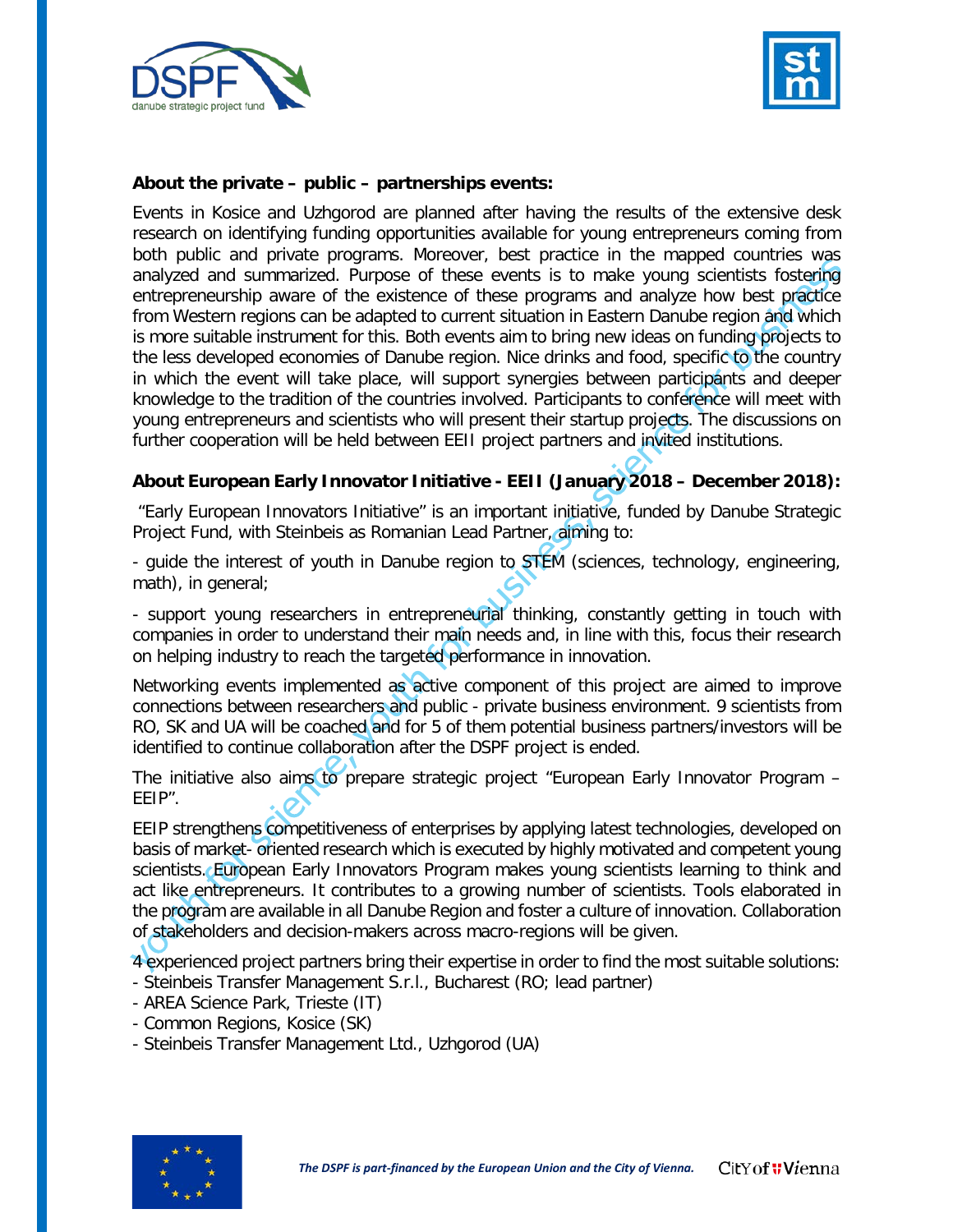



**Siness** 

## **Agenda for Kosice**

- 9:30 Registration
- 10:00 Official Opening / Welcome remarks
- 10:15 **Introduction European Early Innovators Initiative – EEII:**
	- Jurgen Raizner, director of Steinbeis Transfer Management in Romania

#### 10:45 **Presentations from project partners and invited institutions:**

- Mike Nagorkin, director of Steinbeis Transfer Management in Ukraine
- Radko Lapoš, Education and innovation center A Velmax (Slovakia)
- Csaba Sidor, researcher at Technical University of Kosice (Slovakia)

- Virág Zsár, coordinator of international office, HÉTFA Research Institute and Center for Economic and Social Analysis (Hingary)

- Sara Zanchiello, supervisor of innovations and complex systems, AREA Science Park (Italy)

- 12:30 Lunch break / Networking
- 13:30 **Presentations of project proposals from young scientists**
	- Anja Starec, researcher, AREA Science Park (Italy)

15:00 Coffee break / Networking

15:45 **Brainstorming on European Early Innovators Program - EEIP**

- 16:45 Conclusions and closing EEII conference
- 17:00 End of the event

**[www.early-innovators.eu](http://www.early-innovators.eu/) Kosice: 15.10.2018, Telegrafia a.s., Lomená 7**